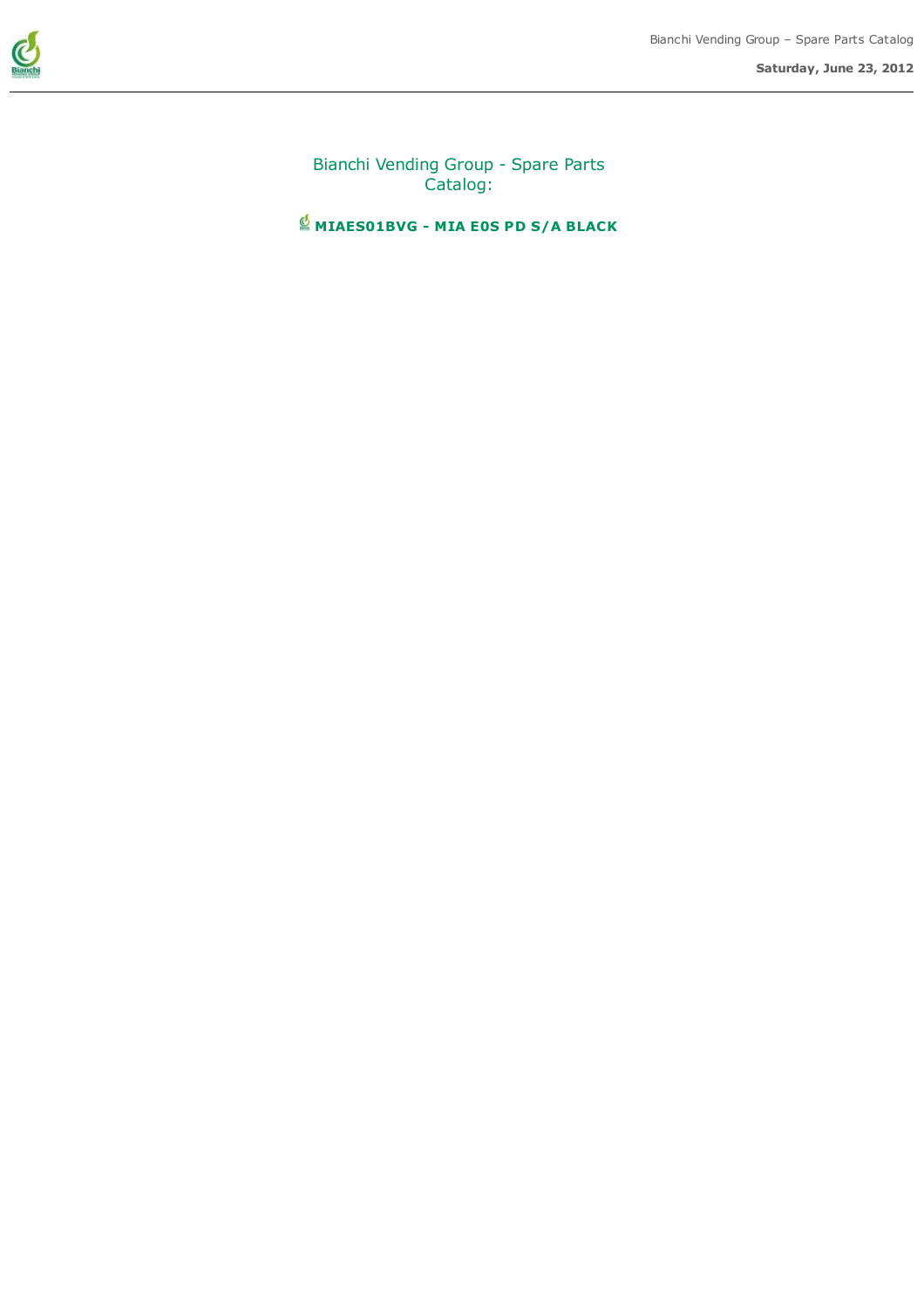Saturday, June 23, 2012



#### Summary

MIAES01BVG - MIA E0S PD S/A BLACK 1 EXTERNAL COVER (1126) 2 INNER MACHINE - PARTS OF COMPLETION (1127) 4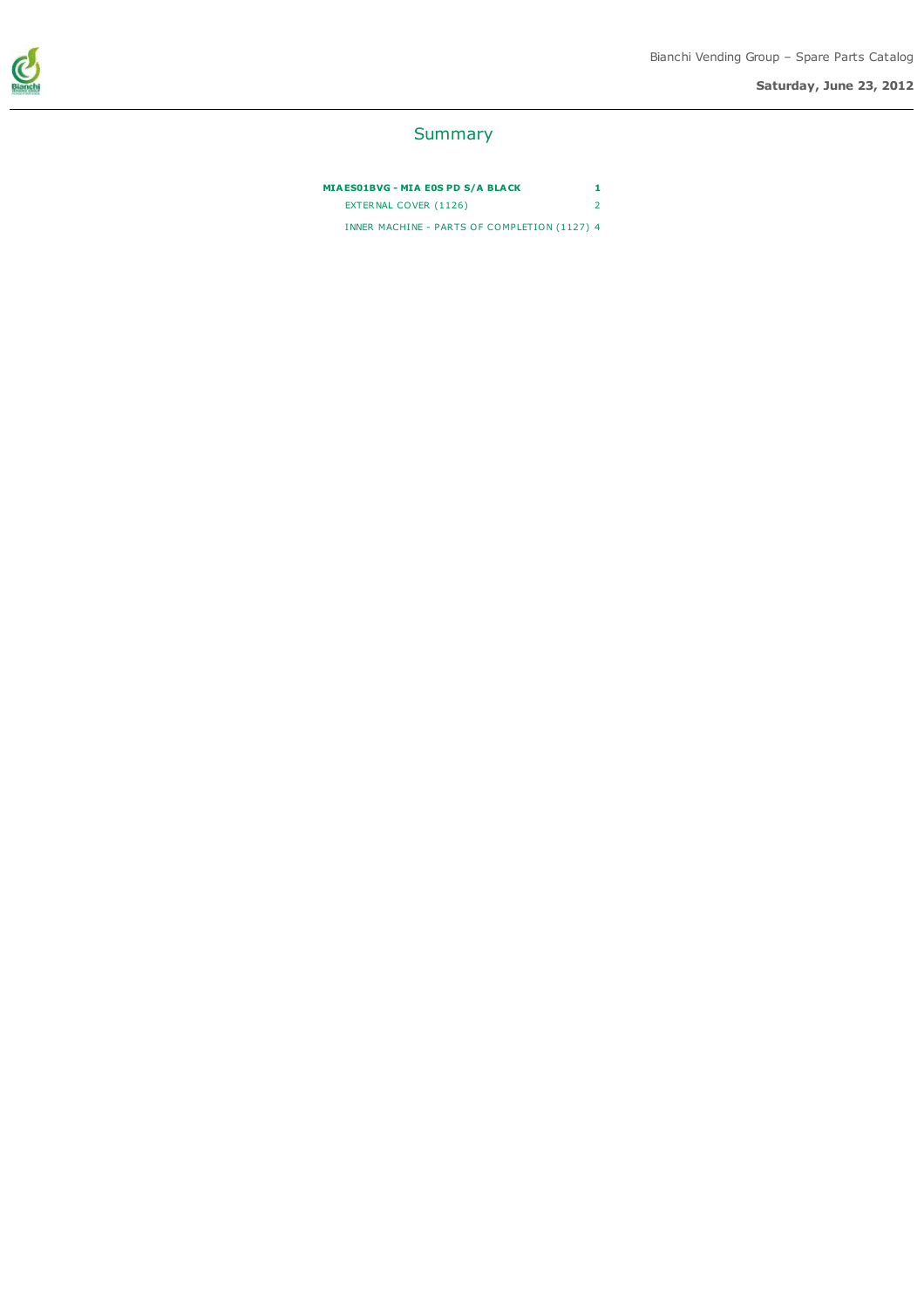

Saturday, June 23, 2012 - Pag. 1

Group charts

 $\stackrel{\bullet}{\cong}$  MIAES01BVG - MIA E0S PD S/A BLACK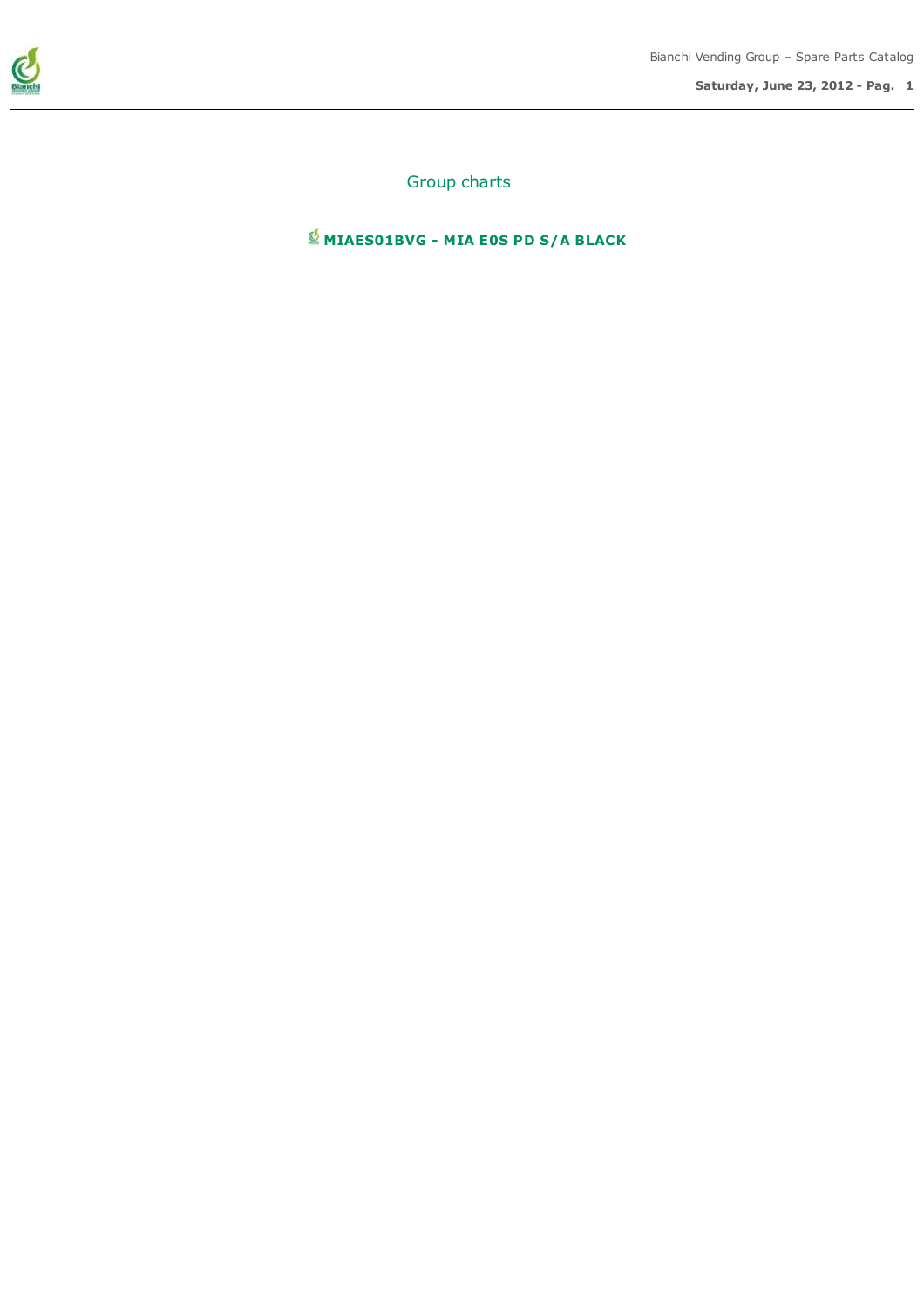

# EXTERNAL COVER (1126)

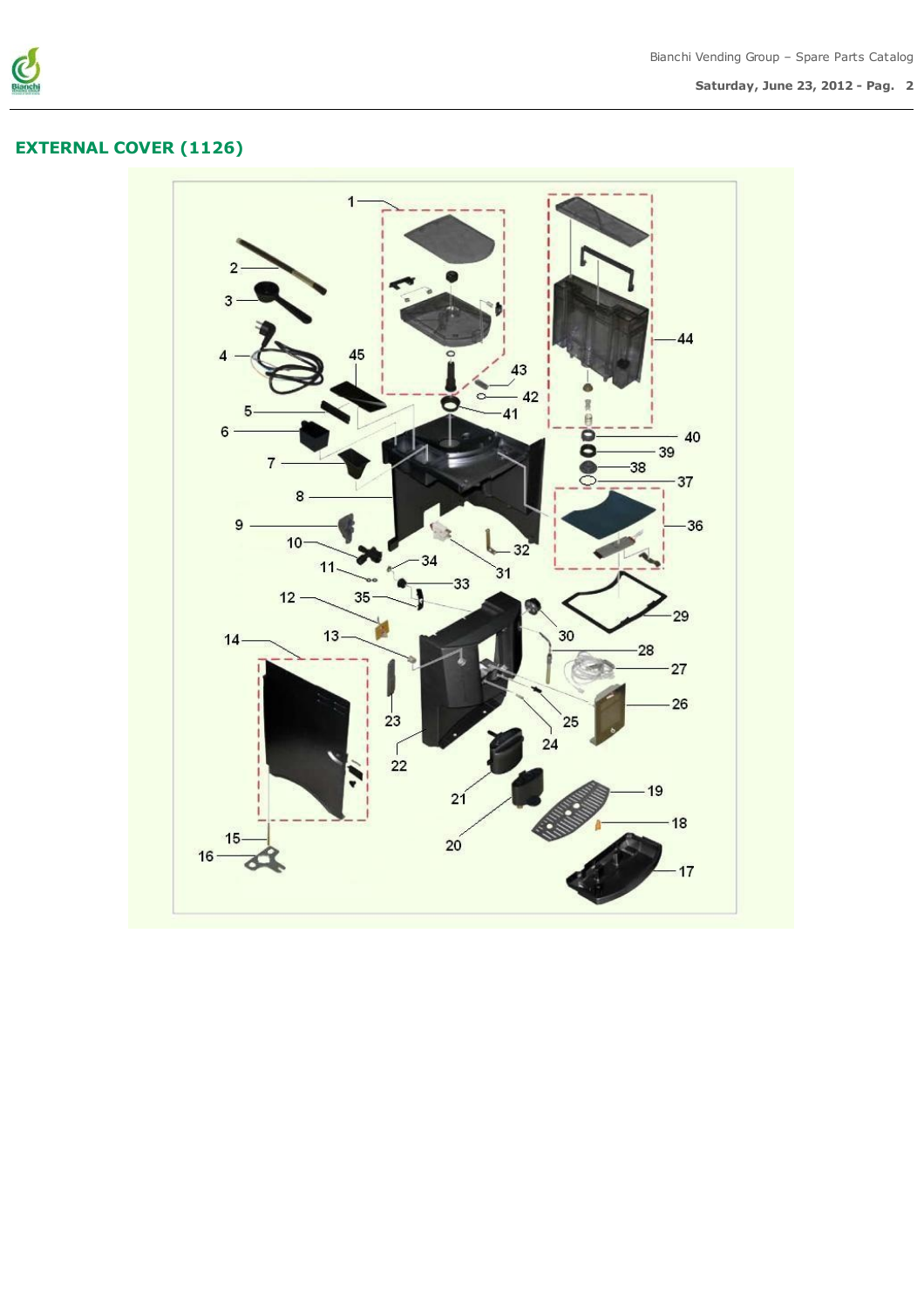

### EXTERNAL COVER (1126) - Item detail:

| Position | Code        | Options | Description                 |
|----------|-------------|---------|-----------------------------|
| 1        | 43137516    |         | ASS.CONTENITORE CAFFE' MIA  |
| 2        | 43046416    |         | Cleaning brush              |
| 3        | 43046516    |         | Doser                       |
| 4        | 43043116    |         | Supply pipe                 |
| 5        | 43137716    |         | GIUNT.COPER.CAFFE/ZUCCH.MIA |
| 6        | 43137816    |         | CONTENIT.ZUCCHERO MIA       |
| 7        | 05253815M09 |         | coffee group funnel BVM333  |
| 8        | 43138116    |         | TELAIO CENTRALE MIA         |
| 9        | 43044316    |         | Steam throw support         |
| 10       | 43044416    |         | Steam throw valve           |
|          | 11 43044516 |         | Steam throw gasket          |
| 12       | 43045416    |         | ON/OFF button board         |
| 13       | 43045316    |         | ON/OFF button               |
| 14       | 43138316    |         | ASS. PORTA MIA              |
| 15       | 43038016    |         | Door pin                    |
| 16       | 01475411-01 |         | Coffee group rotation key   |
| 17       | 43137416    |         | VASCHETTA RACCOGL.GOCCE MIA |
| 18       | 43046216    |         | Water tank ballcock         |
| 19       | 43046016    |         | Water tray grid             |
| 20       | 43045916    |         | Coffee dispenser            |
|          | 21 43138416 |         | SUPP.EROGATORE CAFFE' MIA   |
| 22       | 43138216    |         | PANNELLO FRONTALE MIA       |
| 23       | 43045016    |         | Magnet support              |
| 24       | 43045816    |         | CA4815 nozzle spring 333    |
| 25       | 43045716    |         | Nozzle                      |
| 26       | 43137316    |         | SCHEDA CPU/PULS/DISPL MIA   |
| 27       | 43048016    |         | Magnet sensor control       |
| 28       | 43044916    |         | Steam throw                 |
| 29       | 43039616    |         | Upper gasket                |
|          | 30 43137216 |         | MANOPOLA VAPORE MIA         |
| 31       | 43046316    |         | Switch                      |
| 32       | 43045516    |         | BVM 333 sensor support      |
| 33       | 43044716    |         | Steam throw plastic nut     |
| 34       | 43044616    |         | Steam throw nut             |
| 35       | 43138016    |         | GIUNTO X LANCIA VAPORE MIA  |
| 36       | 43061710    |         | ASS. SCALDATAZZE C/SENSORE  |
| 37       | 43039416    |         | Water tank valve o-ring     |
| 38       | 43039316    |         | Water tank valve base       |
| 39       | 43039216    |         | Water tank valve gasket     |
| 40       | 43039116    |         | Water tank valve cover      |
| 41       | 43037416    |         | Water tank gasket           |
| 42       | 43038616    |         | Lamp protection gasket      |
| 43       | 43137116    |         | PROTEZIONE LAMP. MIA        |
| 44       | 43137016    |         | Mia water tank assy         |
| 45       | 43137616    |         | COPERCHIO CAFFE'/ZUCCH.MIA  |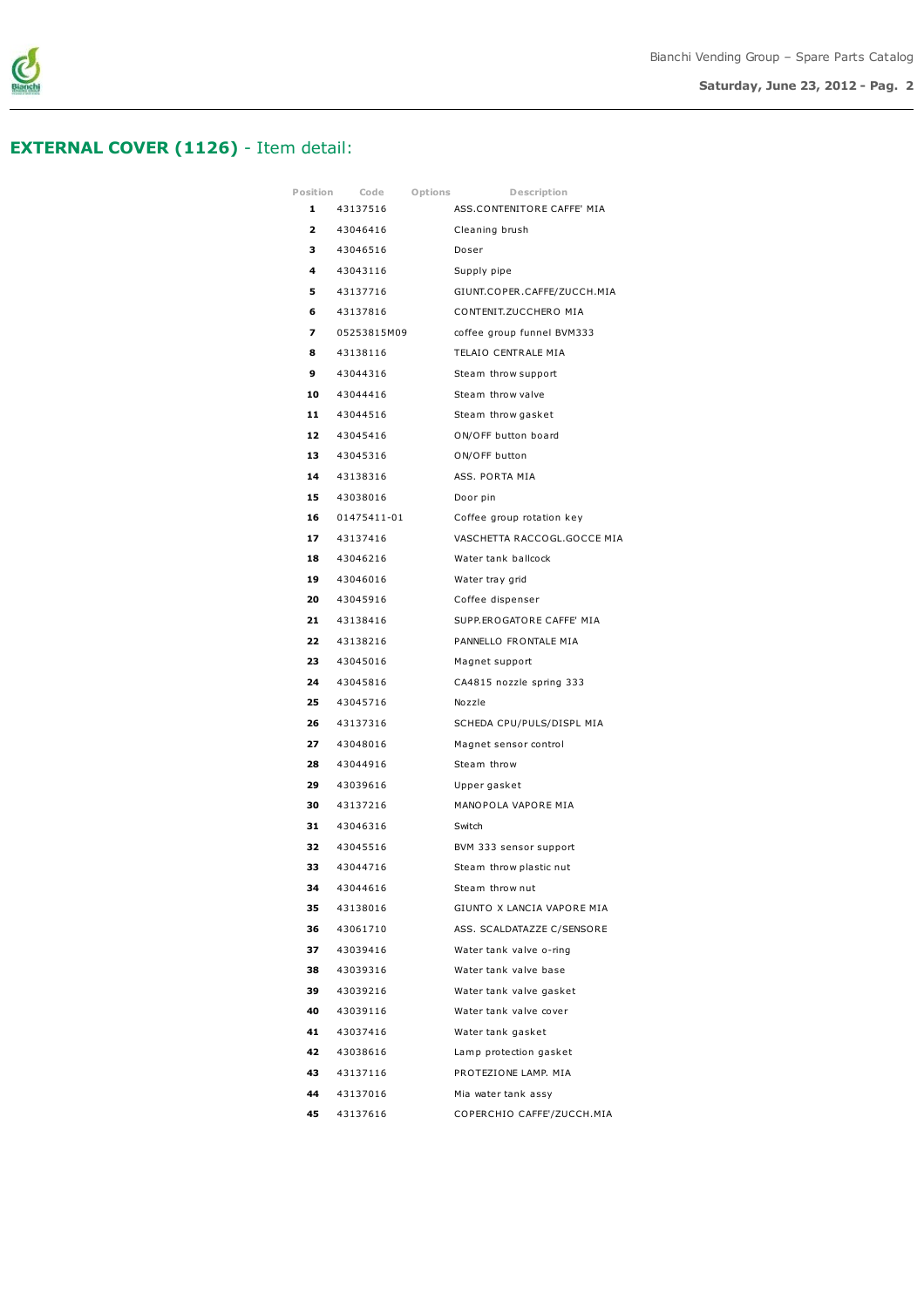

Saturday, June 23, 2012 - Pag. 4

## INNER MACHINE - PARTS OF COMPLETION (1127)